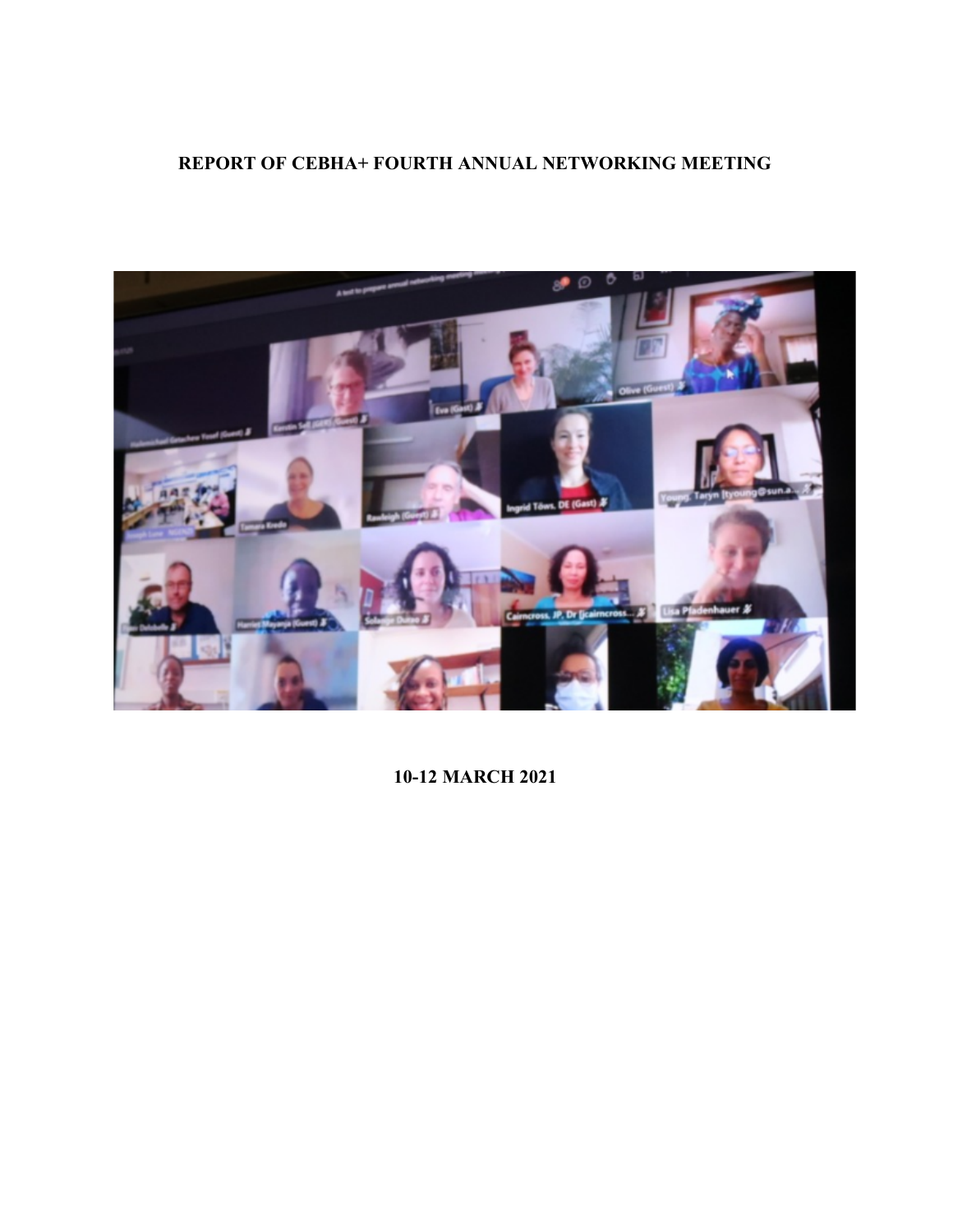



# **Table of Contents**

| RATIONALE AND ORGANIZATION OF THE CEBHA+ FOURTH NETWORKING MEETING 2<br>3.    |
|-------------------------------------------------------------------------------|
| 4.                                                                            |
| 5.                                                                            |
|                                                                               |
|                                                                               |
|                                                                               |
|                                                                               |
| Session three: Overall update on integrated knowledge and translation (IKT) 5 |
|                                                                               |
|                                                                               |
|                                                                               |
|                                                                               |
|                                                                               |
|                                                                               |
|                                                                               |
|                                                                               |
|                                                                               |
|                                                                               |
|                                                                               |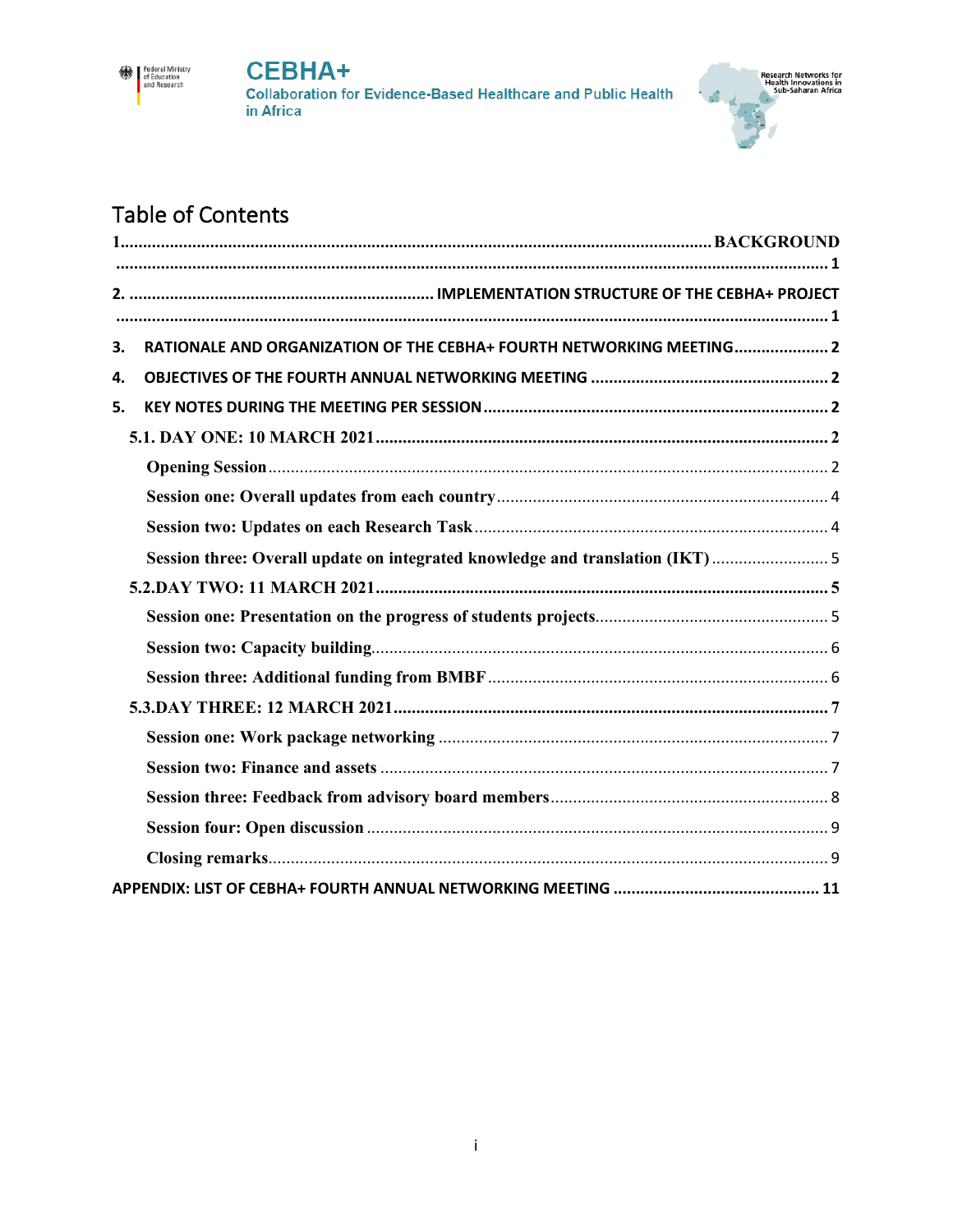



# **1. BACKGROUND**

The goal of CEBHA+ project is to build long-term capacity and infrastructure for evidencebased healthcare (EBHC) and seeks to engage policymakers and practitioners throughout the research process in order to build lasting relationships, enhance evidence uptake, and create long-term capacity among partner institutions in Ethiopia, Malawi, Rwanda, South Africa and Uganda in collaboration with two German universities. CEBHA+ consortium consists of the following nine institutions:

Table: Members of CEBHA+ Consortium

| $N^{\rm o}$    | Country      | Institution                                          |
|----------------|--------------|------------------------------------------------------|
| $\mathbf{1}$   | Ethiopia     | Armauer Hansen Research Institute                    |
| 2              | German       | -University of Freiburg (Cochrane Germany)           |
|                |              | -LMU Munich, Germany                                 |
| 3              | Malawi       | University of Malawi, Malawi                         |
| $\overline{4}$ | South Africa | -Chronic Disease Initiative for Africa, South Africa |
|                |              | - Cochrane South Africa, South Africa                |
|                |              | - Stellenbosch University, South Africa              |
| 5              | Rwanda       | University of Rwanda                                 |
| 6              | Uganda       | University of Makerere                               |

## 2. IMPLEMENTATION STRUCTURE OF THE CEBHA+ PROJECT

CEBHA+ project is structured in the following four research tasks:

- Research Task 1: Evidence-informed policies and practices on screening approaches for hypertension and diabetes, and those at high risk of cardiovascular disease in sub-Saharan Africa
- Research Task 2: Evidence-informed policies and practices on integrated models of healthcare delivery for hypertension and diabetes in sub-Saharan Africa
- Research Task 3: Evidence-informed policies and practices on population level interventions to prevent hypertension and diabetes in sub-Saharan Africa
- Research Task 4: Finding the evidence for improved implementation of road traffic injury prevention interventions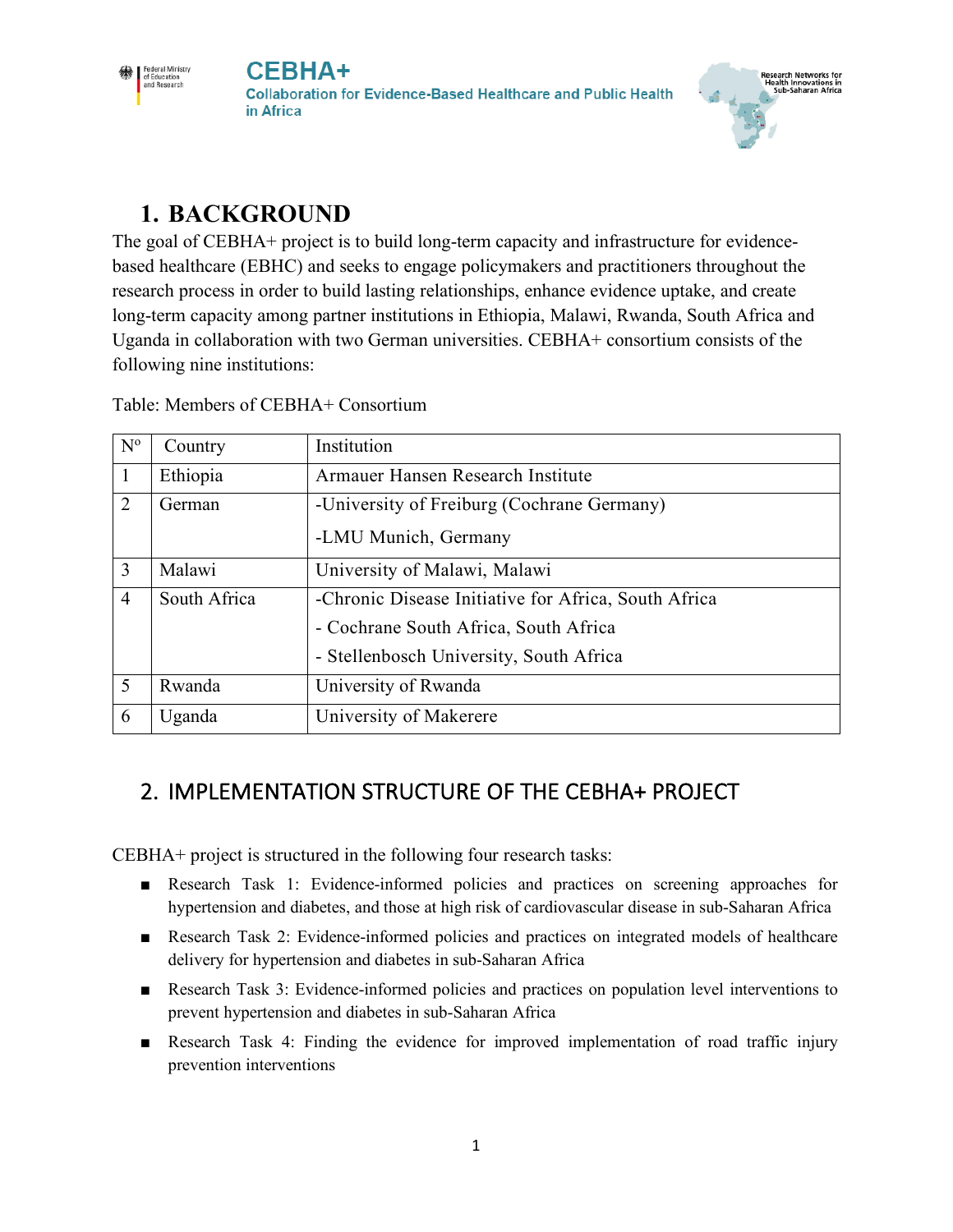



In addition to these four research tasks, there is i) a research task 5 which is tasked to provide technical support / advice on research methods across the first four mentioned research tasks, ii) Work package (WP) of capacity building for long term courses (PhD and Masters' programmes and short courses in various research areas) and WP of networking.

# 3. RATIONALE AND ORGANIZATION OF THE CEBHA+ FOURTH NETWORKING MEETING

The project is designed in the way, each year, one of the project country partners host an annual networking meeting which aims to improve connectivity between all partners and promote close ties with policy-and-practice partners. The first, second, and third annual networking meetings were hosted by Uganda, Malawi and South Africa, respectively. The fourth project year (2021) was the time for Rwanda to host annual networking meeting. Thus, the CBHA+ fourth annual networking meeting was hosted by Rwanda, from March  $10<sup>th</sup>$  to  $12<sup>th</sup>$ ,  $2021$ . All three previous CEBHA+ annual networking meetings held in-person but the present meeting was held virtually as a result of preventive measures against Covid-19 pandemic. However, CEBHA+ staff from Rwanda and key invitees attended the meeting together in a designed hall at University of Rwanda headquarter by respecting Covid-19 prevention measures.

## 4. OBJECTIVES OF THE FOURTH ANNUAL NETWORKING MEETING

## **This CEBHA+ fourth networking was guided by the following five objectives:**

- $\blacklozenge$  To review and celebrate achievements of the past
- $\blacklozenge$  To discuss challenges and how to overcome them
- $\blacklozenge$  To develop joint plans for remaining period of the project in the context of COVID-19 including in (pending) activity implementation, results dissemination, mentorship, and research exchange
- $\blacklozenge$  To reflect on the possible no-cost extension
- $\blacklozenge$  Review Health Africa Evaluation 2020 summary and discuss Recommendations

# 5. KEY NOTES DURING THE MEETING PER SESSION

## **5.1. DAY ONE: 10 MARCH 2021**

## **Opening Session**

At the beginning of this session, Prof RULISA Stephen, PI of CEBHA+ project in Rwanda, thanked participants of the meetings and introduced Guest of honour, Prof LYAMBABAJE Alexandre to the meeting. Prof RULISA continued his welcome remarks with a brief description of the CEBHA+ project; he said what CEBHA+ is and country partners. He also talked about the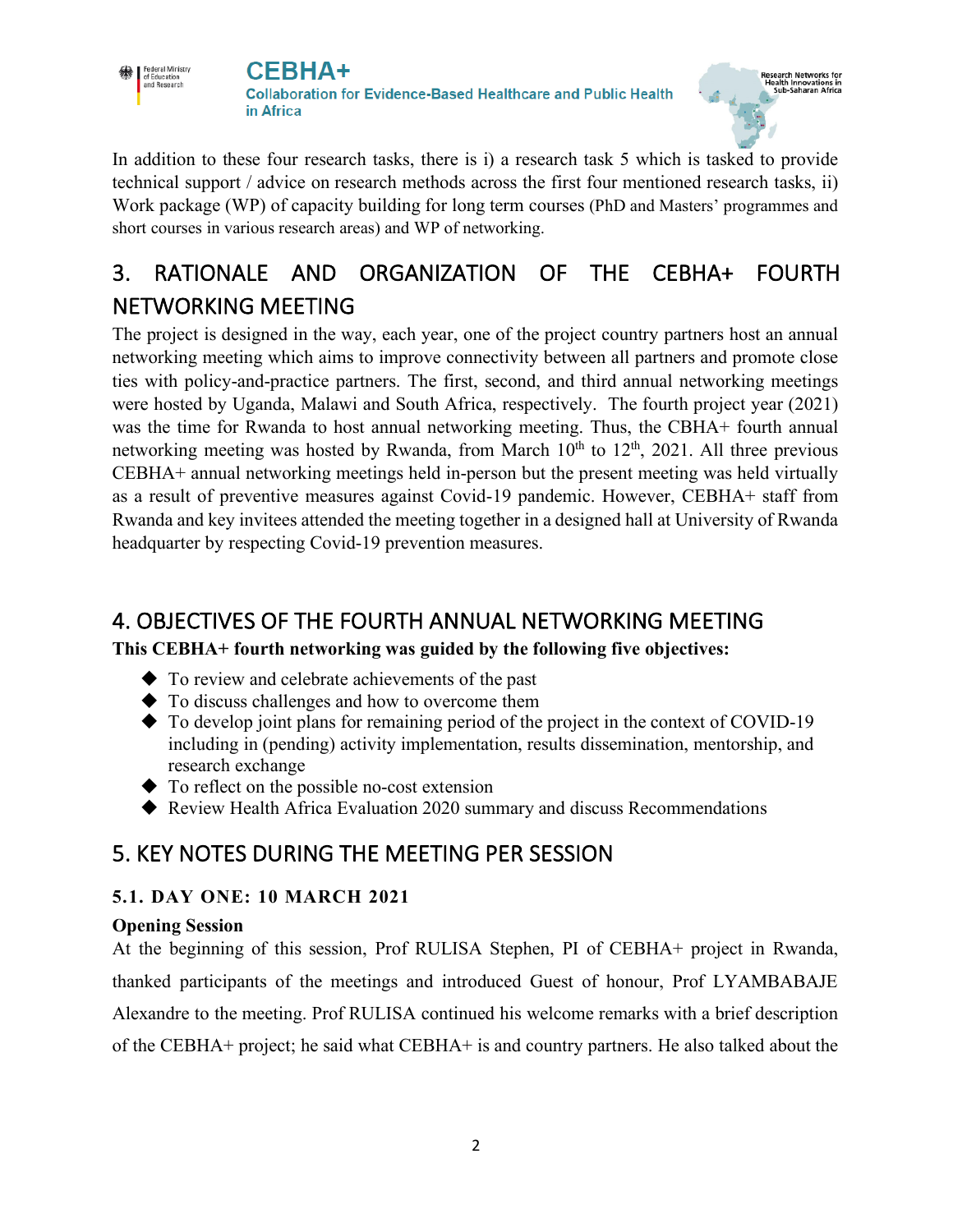

implementation of CEBHA+ in Rwanda. At the end of his welcome remarks, Prof RULISA called up on Prof LYAMBABAJE Alexandre for his opening remarks.

In his opening remarks, Prof LYAMBABAJE Alexandre started with description of University of Rwanda history, then he expressed anticipation about the meeting which he considered as the opportunity to share success, best practices and challenges, learn from each other and find solutions of encountered challenges / difficulties in collaborative and cooperative manner. He, Prof LYAMBABAJE, ended his remarks by promising the continuing support from University of Rwanda in the remaining period of CBHA+ project implementation.



After the opening remarks, Germany coordinator, Eva Rehfuess provided her remarks which was about to thank CBHA+ team from each country site for the progress made on the CEBHA+ project implementation despite the challenging time of the Covid-19 pandemic. She also emphasized on how CEBHA+ staff from German contributed to informing Covid-19 mitigation police.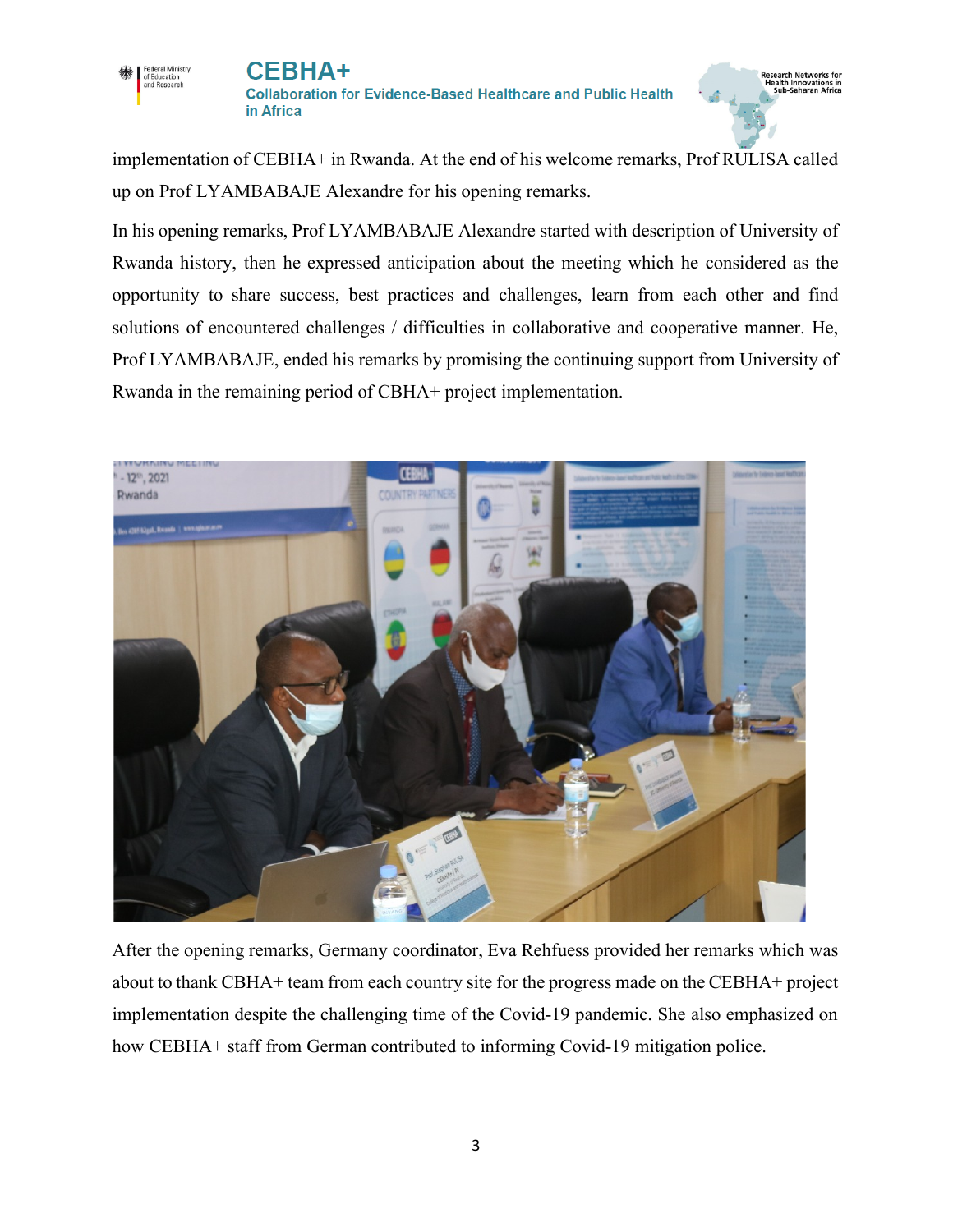

This opening session was ended with remarks from Prof MAYANJA Harriet, CEBHA+ Coordinator in Africa. In her remarks, Prof MAYANJA expressed her thanks to all participants in general for attending the meeting and to CEBHA+ / Rwanda team for organizing the meeting.

#### **Session one: Overall updates from each country**

This session was designed in the way each country site of CEBHA+ makes the presentation which covers great successes, significant challenges and lessons learnt during the last three years of CEBHA+ implementation. Key notes are provided below:

#### **a. Great successes included:**

Federal Ministry<br>of Education<br>and Research

- Brief issues that were developed and published
- A number of manuscripts that were published. There are other manuscripts that were submitted in peer reviewed journals and are currently under review process.
- Some country sites (included Rwanda, Ethipia, German) reported to have succeeded in stakeholders engagement

### **b. Significant challenges**

- Unsurprisingly, all country sites reported that CEBHA+ project activities (like in-person data collection for some studies, meeting / workshops with stakeholders) were impacted by Covid-19 restriction measures.
- In Uganda, reshuffle of government officials affected stakeholders' engagement.
- In Malawi, political disturbances have delayed / stopped implementation of some CEBHA+ project activities
- **c. Lessons learnt**
- Possibility to work via virtual platforms
- Engaging more than one staff, within one department or administrative entity, as stakeholders. This helps to avoid challenges that may occur on stakeholders' engagements in case of reshuffle of governmental officials.

### **Session two: Updates on each Research Task**

At the time of this session, each research task (RT) was requested to make presentation on i) progress made per each activity, challenges and next steps. At the end of this session, overall observation is that RT5 is not involved protocol development and manuscript writing.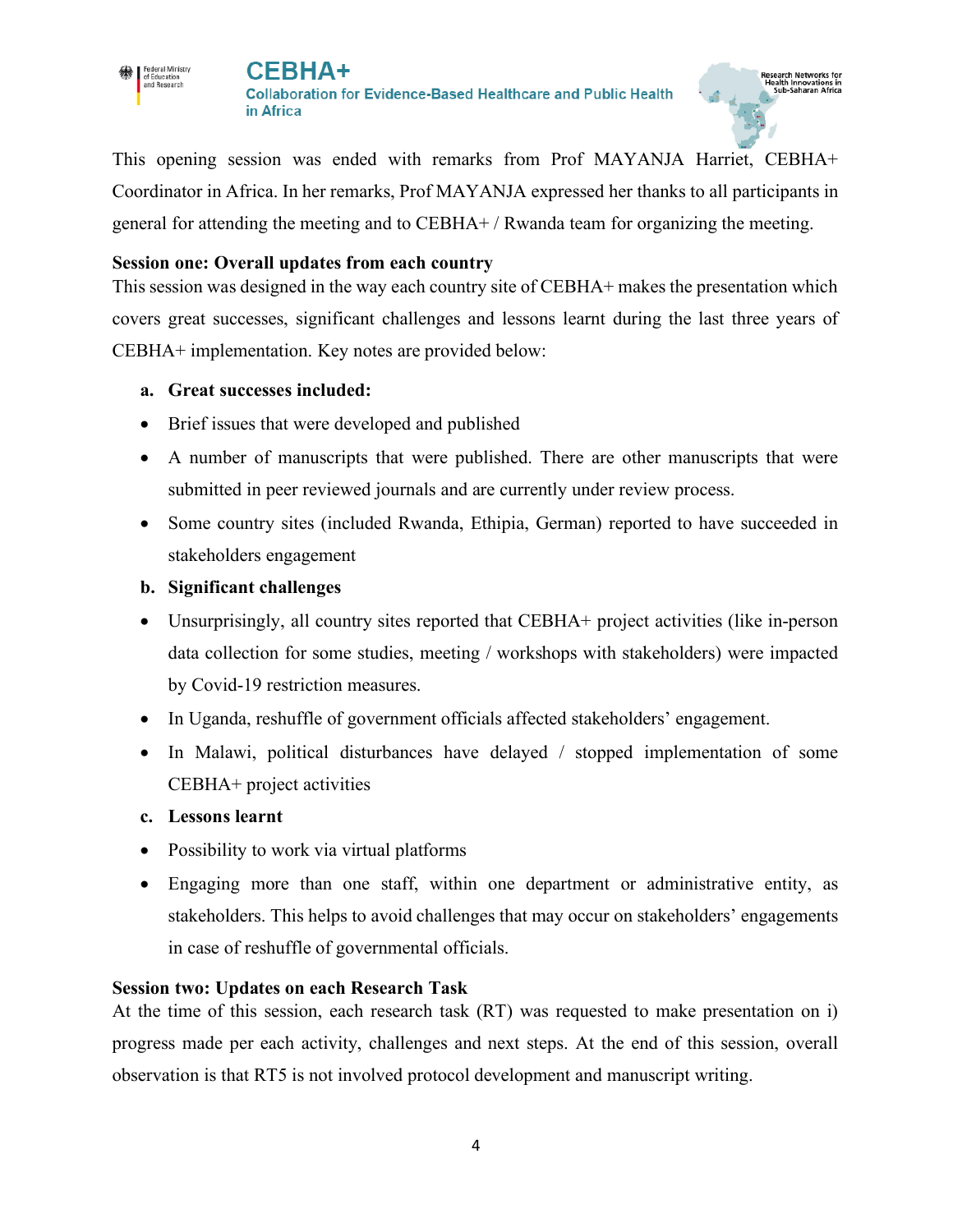#### **Session three: Overall update on integrated knowledge and translation (IKT)**

During this section, Munich team first shared with meeting participants the updates on monitoring and evaluation of IKT. Key share information include i) publication of protocol of mixed methods evaluation of the CEBHA+ IKT approach, ii) quasi-complete data collection on mixed methods evaluation of the CEBHA+ IKT approach, iii) submission of two IKT-focused abstracts (one abstract is joint abstract, another one is Rwanda-specific IKT abstract). Afterwards, each country site provided an update on the implementation of IKT.

During this section, a concern about repository CEBHA+ products was raised and coordination office (Uganda) informed the participants that it has repository for products related to dissemination. Another discussion around stakeholders engagement and publication of issue briefs took long time. This discussion came up with the following recommendation:

- There is a need to engage bilateral and multilateral organizations working on NCDs, like Africa CDC
- Television programs should be included among the dissemination means
- Issue briefs should be integrated into international dissemination

### **Closing the day one**

Federal Ministry<br>of Education<br>and Research

The remarks of closing day one was provided by Prof MAYANJA Harriet who also thanked the participants and Rwanda team for organizing the meeting.

### **5.2.DAY TWO: 11 MARCH 2021**

The agenda of the second day consisted of i) Presentation on the progress of students projects, ii) Capacity building, iii) Additional funding from BMBF and iv) Way forward / next steps for each RT.

#### **Session one: Presentation on the progress of students projects**

The presentations were organized in the way it provides information on i) title of research project and supervisors / mentors, ii) Objectives / aims / goals, iii) Methods, iv) Results, v) Challenges and next steps**.** Only in South Africa where one PhD student has publications and in Malawi a PhD students has already collected data and is on the stage of writing papers, other PhD students are on the stage of submitting their proposal to ethics committee. In Rwanda, meeting participants indicated that scope of research projects of some PhD students is wide. In Uganda, a PhD student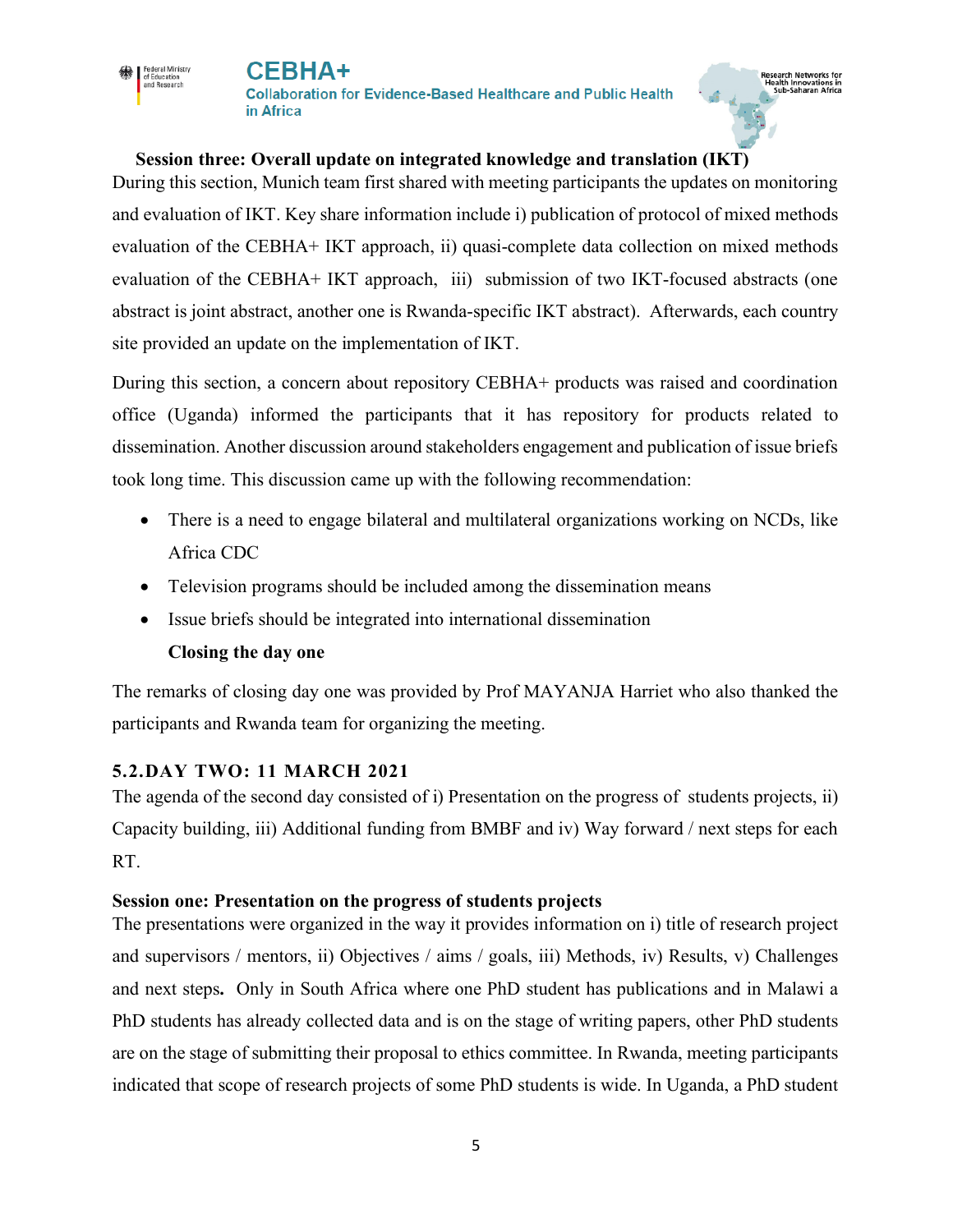

expressed a lack of enough funds for this research project. One PhD student from Rwanda suggested a regularly / monthly meeting of all PhD students across all CEBHA+ consortium where they can share progress and challenges, and help each other. Capacity building on research methods was expressed as a common need among PhD students.

### **Key recommendations:**

- Supervisors / mentors from Rwanda need to keep on helping their students to narrow the scope of the research project of their PhD students
- There must be a regularly meeting with PhD students

## **Session two: Capacity building**

All trainings delivered during the last four years of CBHA+ project implementation were presented. It was reported that capacity building was heavily affected by Covid-19 pandemic. At the end of discussion, the following suggestions were provided by participants:

- Where possible, online means may be used to deliver the remaining trainings
- As there are many training sessions affected by Covid-19 pandemic, no cost extension was suggested

### **Session three: Additional funding from BMBF**

Key notes during this session are the following:

- Fully based on site specific "formal offers" submitted to funder
- Deadlines:

i)All tasks to be completed by 31 December 2021

ii) All invoices to be submitted by 31 October 2021

- Question asked by one participant : How deadlines will be met since agreements have not yet been signed (i.e no disbursement was made)?
- Feedback: Grantees need to implement the project activities and report what will have done by the already set deadline, at this time funder will be approached for no cost extension
- Next steps:
	- $\checkmark$  Modification of activities where needed
	- $\checkmark$  Signing of contract and transfer of first payment
	- $\checkmark$  Implementation of activities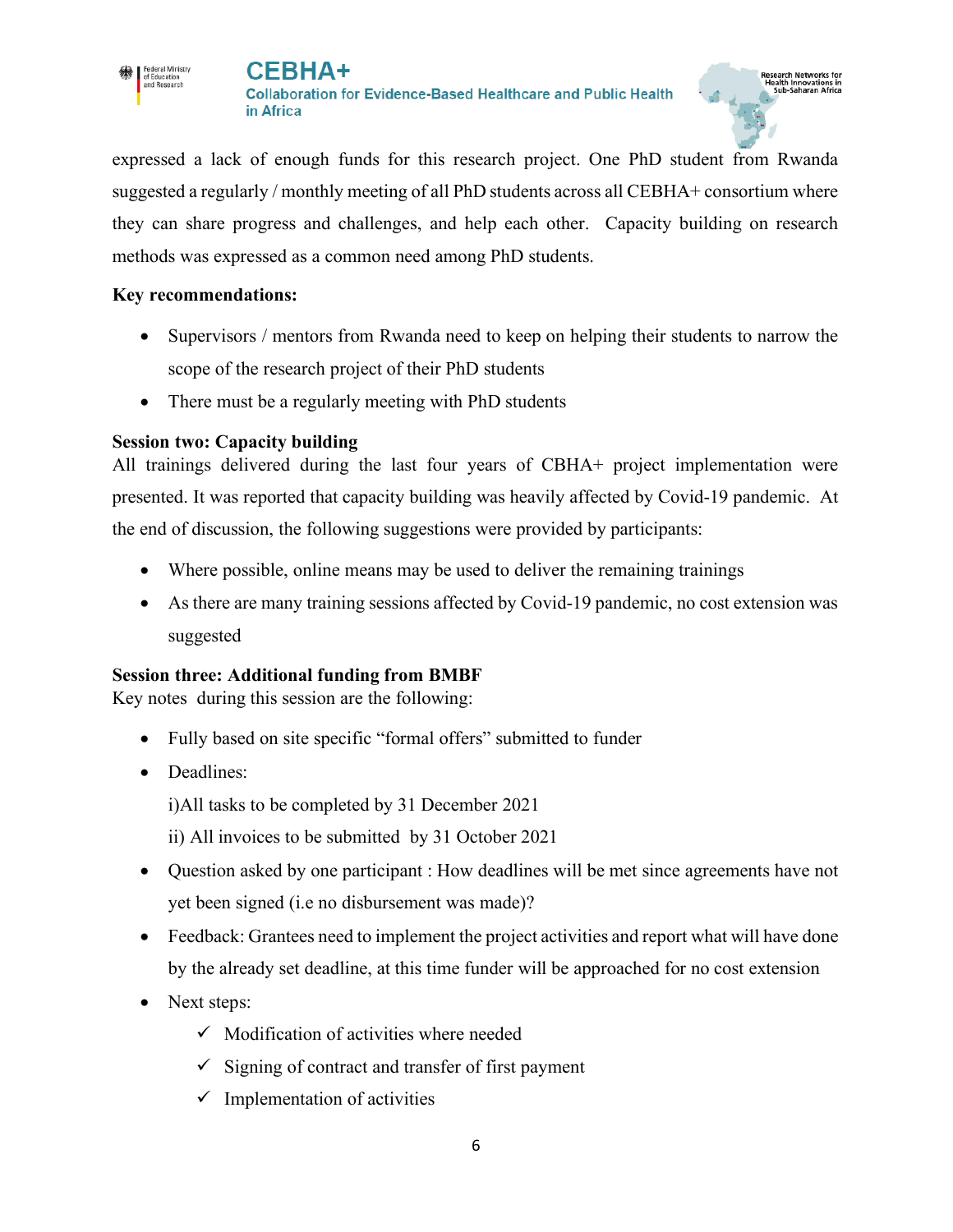



#### **Session four: Way forward – Next steps**

Federal Ministry<br>of Education<br>and Research

In this session, each RT leader make the presentation indicating the activities to be implementing during the rest period of project implementation

#### **5.3.DAY THREE: 12 MARCH 2021**

At the day three, last day, of the meeting the following sessions were held: i) Work package networking, ii) Finance and assets, iii) Feedback from advisory board members and iv) Next steps (open discussion).

#### **Session one: Work package networking**

- Research exchange is the most delayed activities of CEBHA+ even though there is a budged allocated to it. It was not implemented because of travel restrictions.
- Within countries, mentor-mentee connections were established. However, in Malawi, it was reported there is no pool of mentors while students need them.
- If a student expresses a need of mentorship in a given area, CEBHA+ needs to find a mentor within the CEBHA+ consortium; if not found try to find a mentor outside of network
- No budget allocated to this program
- If the issue of Covid-19 pandemic persists, there is a need to organize online mentorship and research exchange. Ethiopia is in the planning process of implementing online research exchange program.
- Once PhD student suggested that they need to have regularly / monthly meeting for all PhD students sponsored by CEBHA+ network in order to share progress, exchange challenges and learn from one another.
- All country sites are required to plan WP networking activities they are able to do and implement them
- There is an issue low attendance of the meetings of WP networking.

#### **Session two: Finance and assets**

- Key issue is that cash flow come late
- Way forward: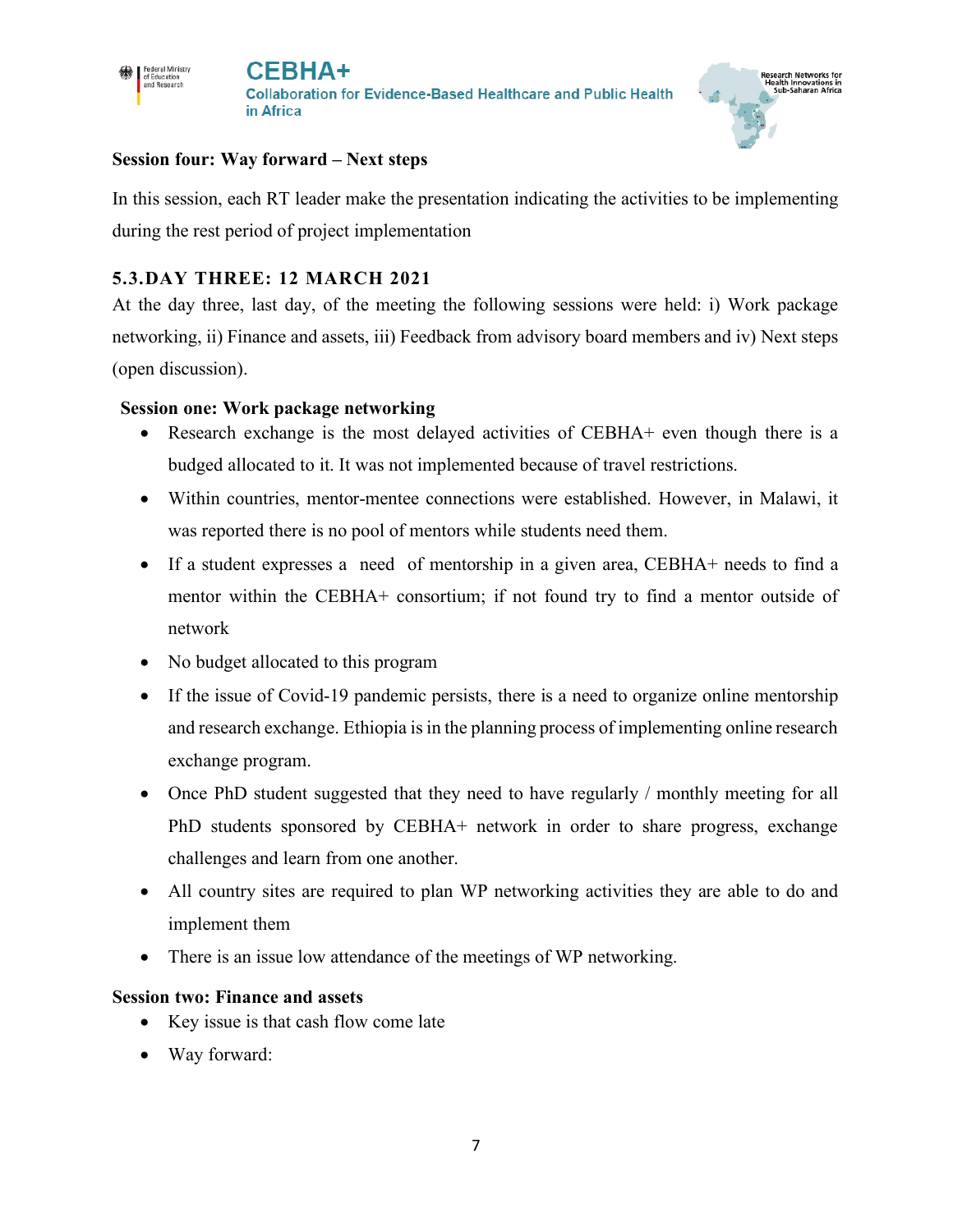



- $\checkmark$  All country sites need to share with Africa CEBHA+ coordination report submitted to GIZ
- $\checkmark$  Hold quarterly financial meeting and whenever necessary
- $\checkmark$  Conduct immediate orientation / training of all new project staff
- $\checkmark$  Continue to individually reach out CEBHA+ partner institutions
- There is no clear communication system established during the project design phase
- No clarity on how no cost extension will be, there may be possibility to apply for it; meanwhile CEBHA+ country partners were advised to realistically revise work plan and budget plan according to the existing timeline.

#### **Session three: Feedback from advisory board members**

At the beginning of this session, Prof MAYANJA Harriet introduced all advisory board members and briefly made recap about what had been covered during the three days of the meeting. After the introductory speech of Prof MAYANJA Harriet, each Advisory Board Member present provided his speech in regard to the implementation CEBHA+ project and key notes from each are provided below:

#### **Dr. Frode Forland**

- From inception of the project at Amsterdam, many things were achieved.
- There is a need to understand how Covid-19 is being spread and how it has been spread in the global context
- A need to deal with publication not yet published and how they are reliable
- There is a need to have health system that takes care of non communicable diseases, outbreak and disasters
- All countries are obliged to support each other
- We can work in digital way
- This network is an example that we can work across countries and across continents
- There is a need to think how we can have cross collaboration with international organization like WHO, CDC, etc….
- We need to have global knowledge and contextualized knowledge
- We still have other disease like malaria, tuberculosis that we also need fight

#### **Dr. Opa Tolova**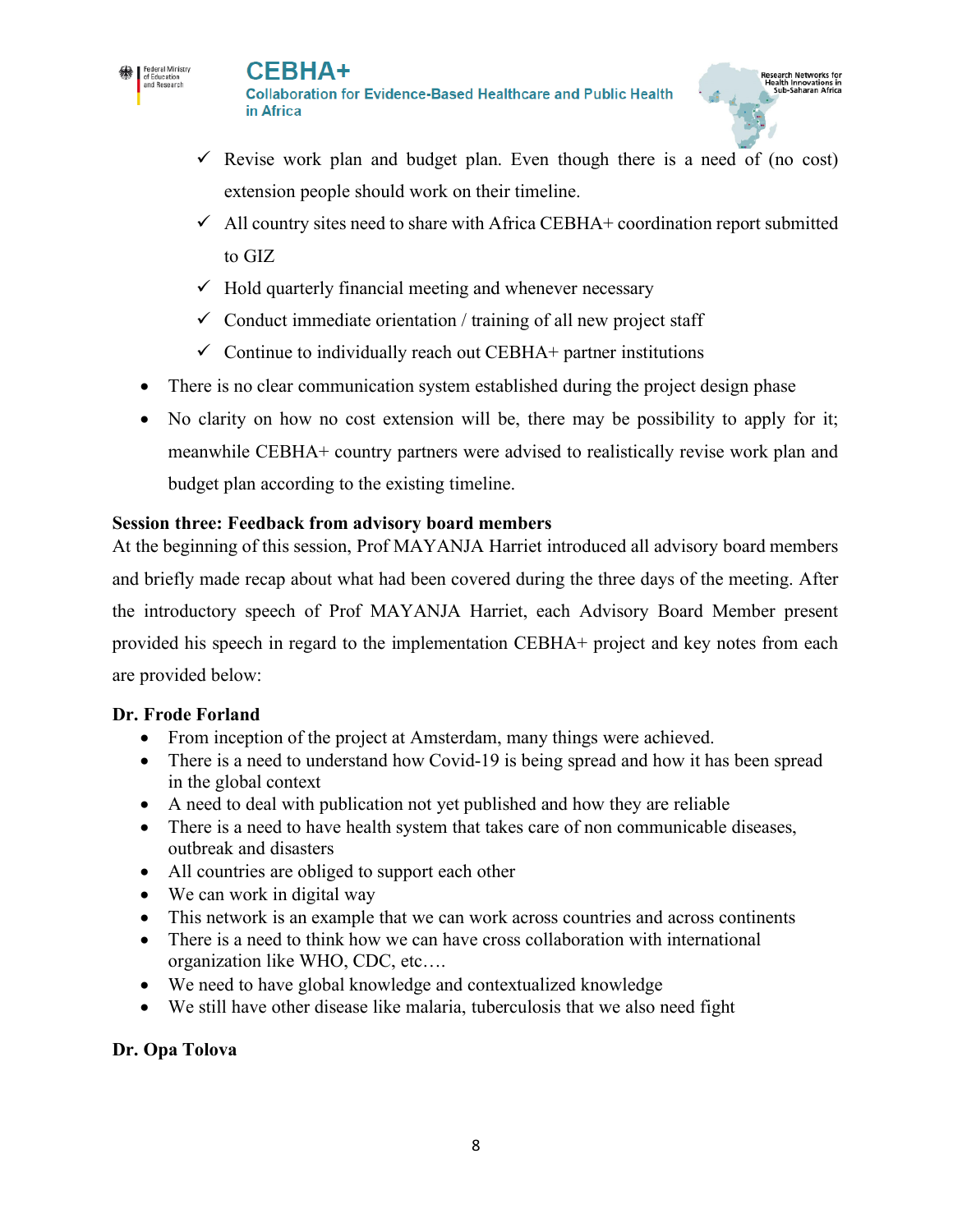**CEBHA+ Collaboration for Evidence-Based Healthcare and Public Health** in Africa

- Expressed happiness because collaboration persisted despite challenges of Covid 19; policy briefs and manuscripts were published
- Congulaturated all CEBHA+ students with their mentors on the progress so far made
- Covid 19 pandemic, political / administrative challenges affected the project
- Advised to approach policy makers and record political commitments
- Thanked Rwanda team for having prepared the meeting

### **Dr. Dzinkambani Kambalame**

Federal Ministry<br>of Education<br>and Research

- There is good progress despite Covid-19 challenges
- Main challenges were reported, including Covide-19 restriction measures which delay accomplishment of many activities. In Malawi, since December 2020, there is a very deadly wave of Covid-19 which is very deadly and thus there is a need to find an innovative way to accomplish work plan.
- Each country need to have unique way to find solution
- Students should be mindful on the project timeline, they need to work fast to finish their program before project closure

### **Dr. Vincent Rusanganwa**

- Expressed pleasure that Rwanda hosted the meeting
- The collaboration, as it is done in CEBHA+, can bring solution across the region and worldwide. All funding projects need to maintain the culture of collaboration.
- Covid-19 has showed us that our health systems are not resilient to face emerging diseases / outbreak. There is no way (to be resilient) without research. Thus, if the researchers request fund they need to be heard
- We collaborated with local researchers and hope it will continue
- Again thanked the researchers

## **Session four: Open discussion**

After feedback for Advisory Board Members, there was open discussion during which all RT Lead had a final opportunity to share with the participants a way forward. During this session, key notes are:

- In all RTs, there are pending data collection activities that were affected by Covid-19 which will be resumed once situation of Covid-19 slows down, where possible research team need to have innovative way to collect data. All RTs are going to be busy with manuscripts writing and publication as there are data already collected.
- There is a need of guidance on journals for publication
- There is a need to find a way to disseminate the results across the continents

## **Closing remarks**

This session was led by Prof RULISA Stephen, CEBHA+ Project / PI in Rwanda, who first all thanked all participants and expressed happiness for attendance. Before the closing remarks, Prof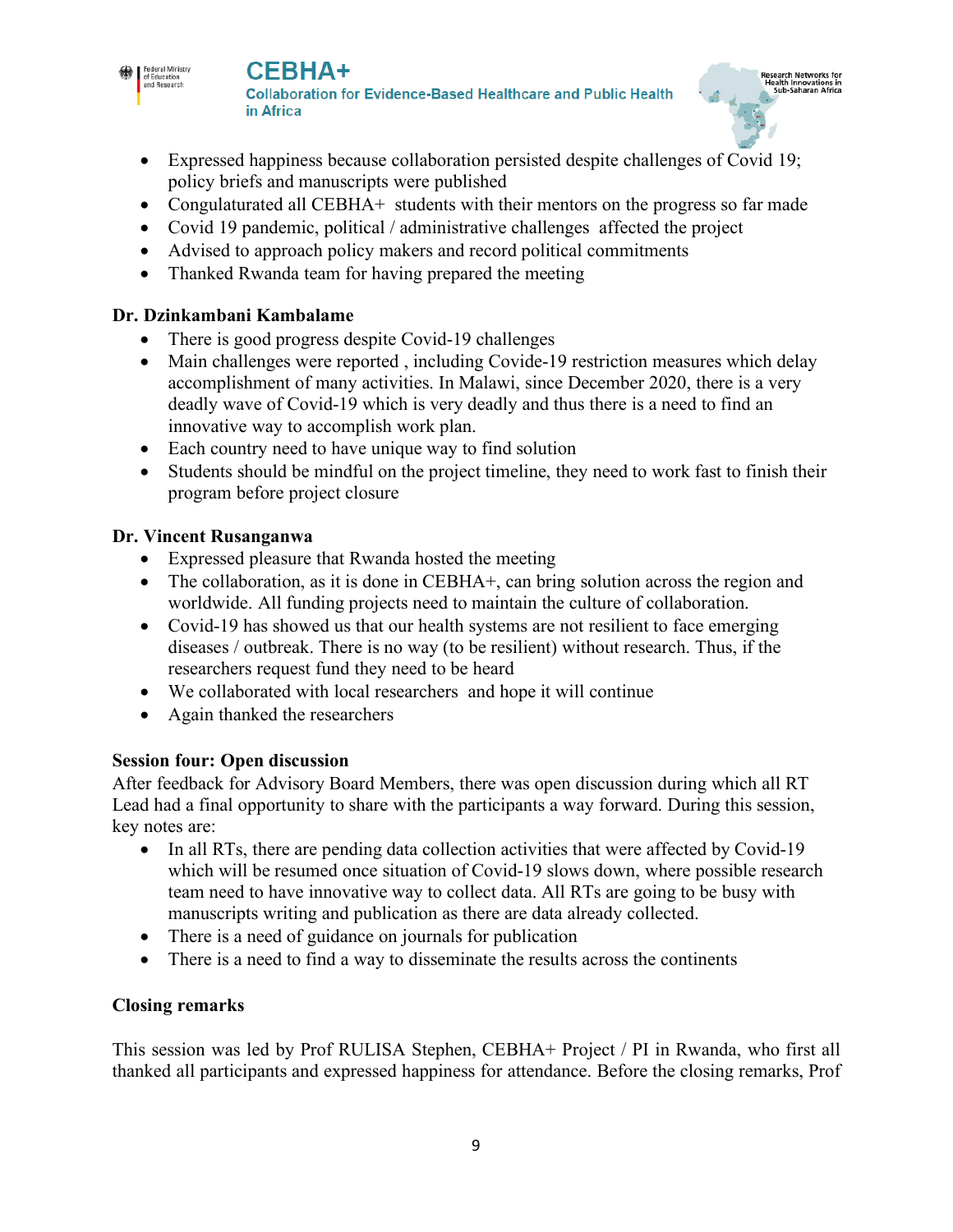



Prof MAYANJA Harriet, CEBHA+ Africa Coordinator, said that Covid 19 has taught us that we need to work together, she expressed that all countries are excellent in South –South collaboration and in North –South collaboration. She emphasized that Africans need to work each other and have resilience in doing research and writing proposals. At this occasion, she thanked CEBHA+ staff, students and Advisory Board Members. She also thanked Rwanda team for organizing the meeting. After she requested Eva Rehfuess to deliver her remarks on the side of German team.

In her remarks, Eva Rehfuess said that the meeting has allowed to find where each RT is, it (the meeting) has reported where the project is on the capacity building and stakeholders engagement. She thanked all CEBHA+ staff and expressed a need to continue collaboration, particularly she thanked Rwanda team to organize the meeting in difficult circumstances. She ended her remarks by thanking Advisory Board Members.

After the Eva Rehfuess' remarks, Prof MAYANJA Harriet led the session of hand over of annual networking meeting between Rwanda and Ethiopia, then it was officially declared that the next CEBHA+ annual networking meeting will held in Ethiopia.

After the handover session, Prof RULISA summarized what had been done or discussed during the three day meeting and then called up on Nathalie to provide her closing remarks.

In her closing remarks, Nathalie said that the project is making a good progress and appreciated how the meeting had gone and she officially closed the meeting.